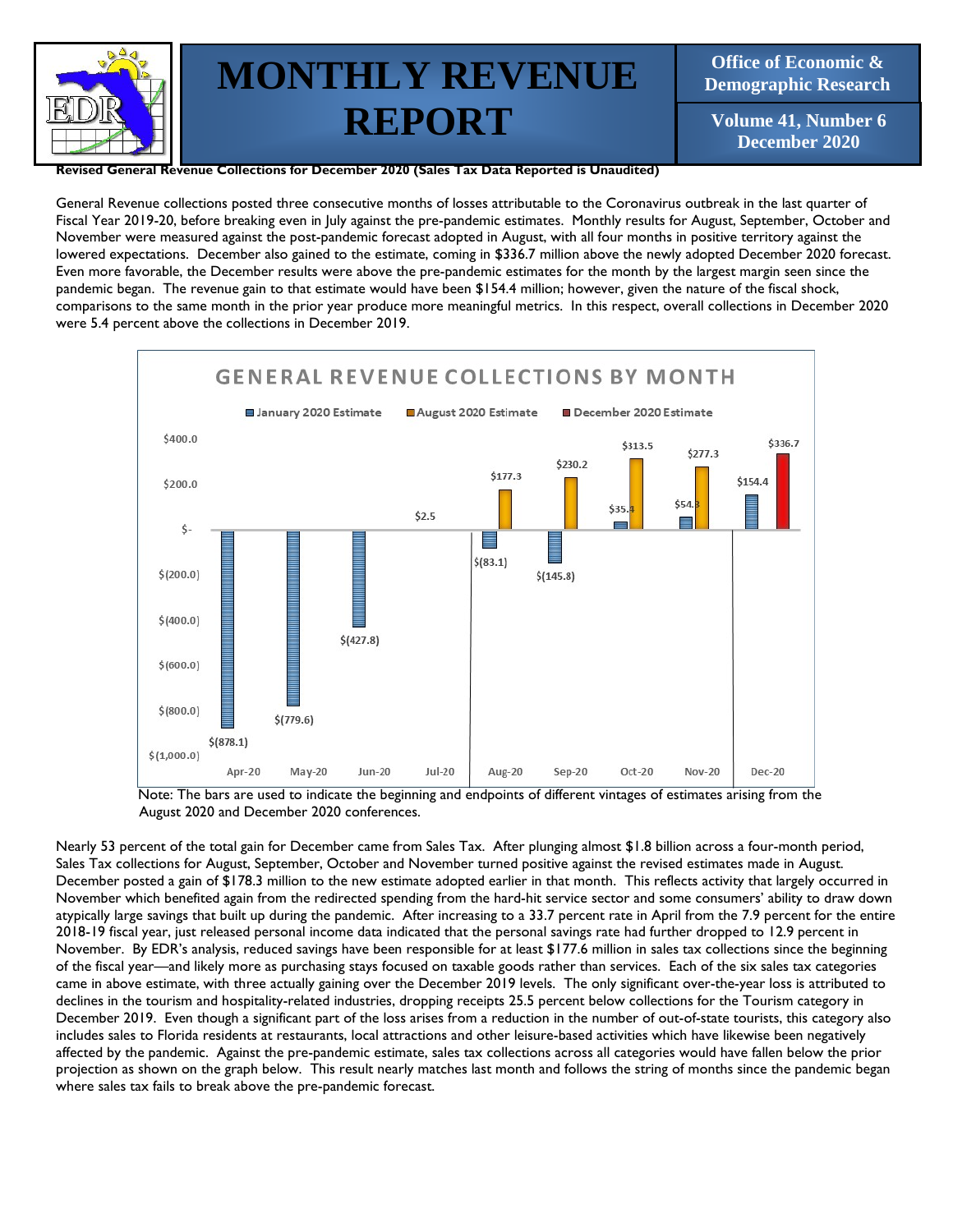

**Revised General Revenue Collections for December 2020 (Sales Tax Data Reported is Unaudited)**



Note: The bars are used to indicate the beginning and endpoints of different vintages of estimates arising from the August 2020 and December 2020 conferences.

Even though 12 of 17 revenue sources were positive to their latest projections for the month, four of these were below their prior year collection levels for December.

- Sales Tax Distribution to General Revenue...posting a gain of \$178.3 million for December 2020, but monthly collections were -3.2 percent below December 2019.
- Earnings on Investments…posting a gain of \$6.9 million for December 2020, but monthly collections were -2.1 percent below December 2019.
- Tobacco Tax…posting a gain of \$0.9 million for December 2020, but monthly collections were -11.2 percent below December 2019.
- Other Taxes, Licenses and Fees…posting a gain of \$0.1 million for December 2020, but monthly collections were -14.8 percent below December 2019.

Together, these sources generated a total gain of \$186.2 million for the month.

Eight revenue sources came in significantly above their estimates for the month and over the prior year.

- Corporate Income Tax…gaining \$108.6 million during the month and coming in 38.0 percent above December 2019.
- Documentary Stamp Tax…gaining \$17.2 million during the month and coming in 64.1 percent above December 2019.
- Other Nonoperating Revenues…gaining \$9.1 million during the month and coming in 113.8 percent above December 2019. The overage relates to one-time reimbursements to the state of disbursements made in prior years.
- Counties' Medicaid Share…gaining \$4.5 million during the month and coming in 18.0 percent above December 2019.
- Beverage Taxes…gaining \$4.4 million during the month and coming in 40.1 percent above December 2019.
- Intangibles Taxes…gaining \$4.2 million during the month and coming in 47.9 percent above December 2019.
- Corporate Filing Fees…gaining \$3.0 million during the month and coming in 15.9 percent above December 2019.
- Service Charges…gaining \$2.8 million during the month and coming in 23.4 percent above December 2019.

Together, these sources generated a total gain of \$153.8 million for the month.